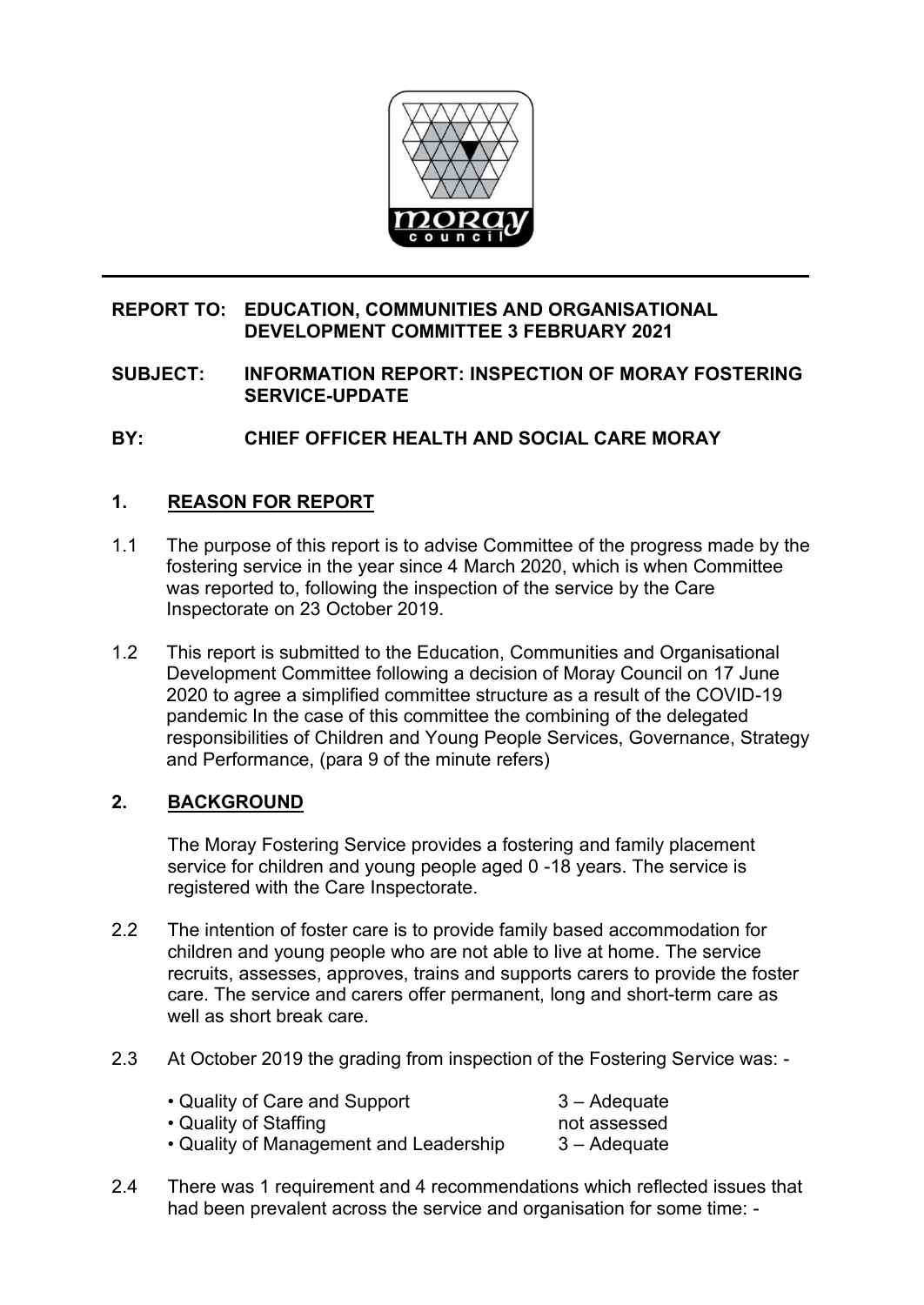## Requirement

The agency must ensure that quality assurance systems are robust and are used effectively in order to monitor that formal/statutory checks for foster carers are always up to date and reviewed appropriately.

### Recommendations

- (II) To ensure a child centred approach is followed in all cases, the agency must provide comprehensive planning for every child and young person moving on a temporary basis to respite carer. This should involve all key individuals attending a planning meeting, and allow time for introductions to be made. In addition, the agency should, in participation with carers and young people explore alternative options to formal respite care.
- (III) The agency should address problematic staff relationships between and within teams to ensure good quality support for children and their families is always available.
- (IV) The agency should ensure that the quality of reports being provided to the fostering panel is appropriately scrutinised. This will improve matching considerations and clearly highlight areas of vulnerability. The creation of a panel advisor role would support decision-making within the panel.
- (V) The service should devise a development plan that follows SMART principles (Specific, measurable, achievable, relevant and timely) and be regularly reviewed.

From that requirement and those recommendations an improvement action plan was developed.

2.5 The full inspection report from October 2019 can be viewed using the link –

[https://www.careinspectorate.com/berengCareservices/html/reports/getPdfBlo](https://www.careinspectorate.com/berengCareservices/html/reports/getPdfBlob.php?id=305808) [b.php?id=305808](https://www.careinspectorate.com/berengCareservices/html/reports/getPdfBlob.php?id=305808)

- 2.6 The improvement action plan, which was submitted to the Care Inspectorate, has been updated in terms of progress made within the service. This is attached at **APPENDIX 1**. Consistent with previous reporting, progress is monitored through the Practice Governance Board (PGB), which is a board convened by the Chief Social Work Officer to consider quality performance and risk in all social work activities focusing on culture, systems, practice, performance, vision and leadership. Actions marked amber and red have been assessed to ensure there is no immediate impact on the service delivery of them not yet being complete.
- 2.7 It had been expected that a progress review would have been completed by the Care Inspectorate prior to now, on the basis of the grades that had been awarded following inspection in October 2019, this has not happened,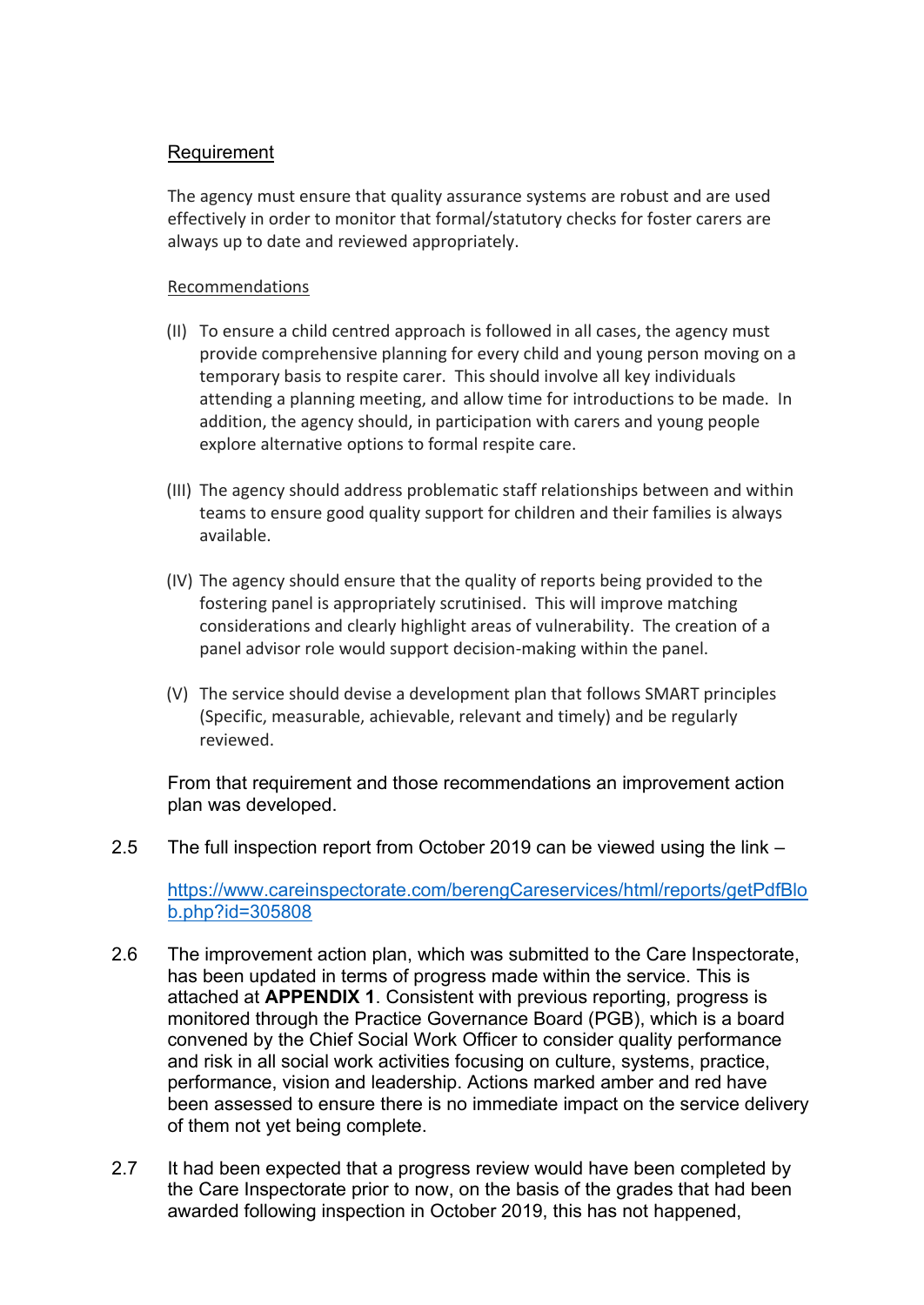presumably because of the impact of COVID 19. This report and progress review is therefore based on self-assessment from within the service.

### **3. SUMMARY OF IMPLICATIONS**

## **(a) Corporate Plan and 10 Year Plan (Local Outcomes Improvement Plan (LOIP))**

This report relates to the following within the Corporate Plan 2018-2023:

Where life is better for everyone. Provide a sustainable education service aiming for excellence. The vision being that our children have better educational and social outcomes and so are better prepared for life.

Improved outcomes for those most in need of support. Our most vulnerable young people and families are safe and nurtured. Public and staff have confidence in all services we provide for children.

And within the Moray – 10 year Plan – LOIP.

Building a better future for our children and young people in Moray. Raising aspirations – building a better future for children and young people in Moray.

The outcomes being that children and young people thrive; have a voice; learn; can get about; have a home; feel secure, healthy, nurtured to be supported to reach their full potential.

#### **(b) Policy and Legal**

The Council has responsibilities to children in need and at risk through The Looked After Children (Scotland) Regulations 2009; the Adoption and Children (Scotland) Act 2007 and the Children and Young People's (Scotland) Act 2014.

#### **(c) Financial implications**

There are no specific financial implications associated with this report.

#### **(d) Risk Implications**

There are no specific risk implications associated with this report.

#### **(e) Staffing Implications**

There are no specific staffing implications associated with this report.

#### **(f) Property**

There are no specific property implications associated with this report.

#### **(g) Equalities/Socio Economic Impact**

The focus of service delivery is designed to meet the needs of children and young people in Moray who are our most vulnerable children who have a number of complex needs.

## **(h) Consultations**